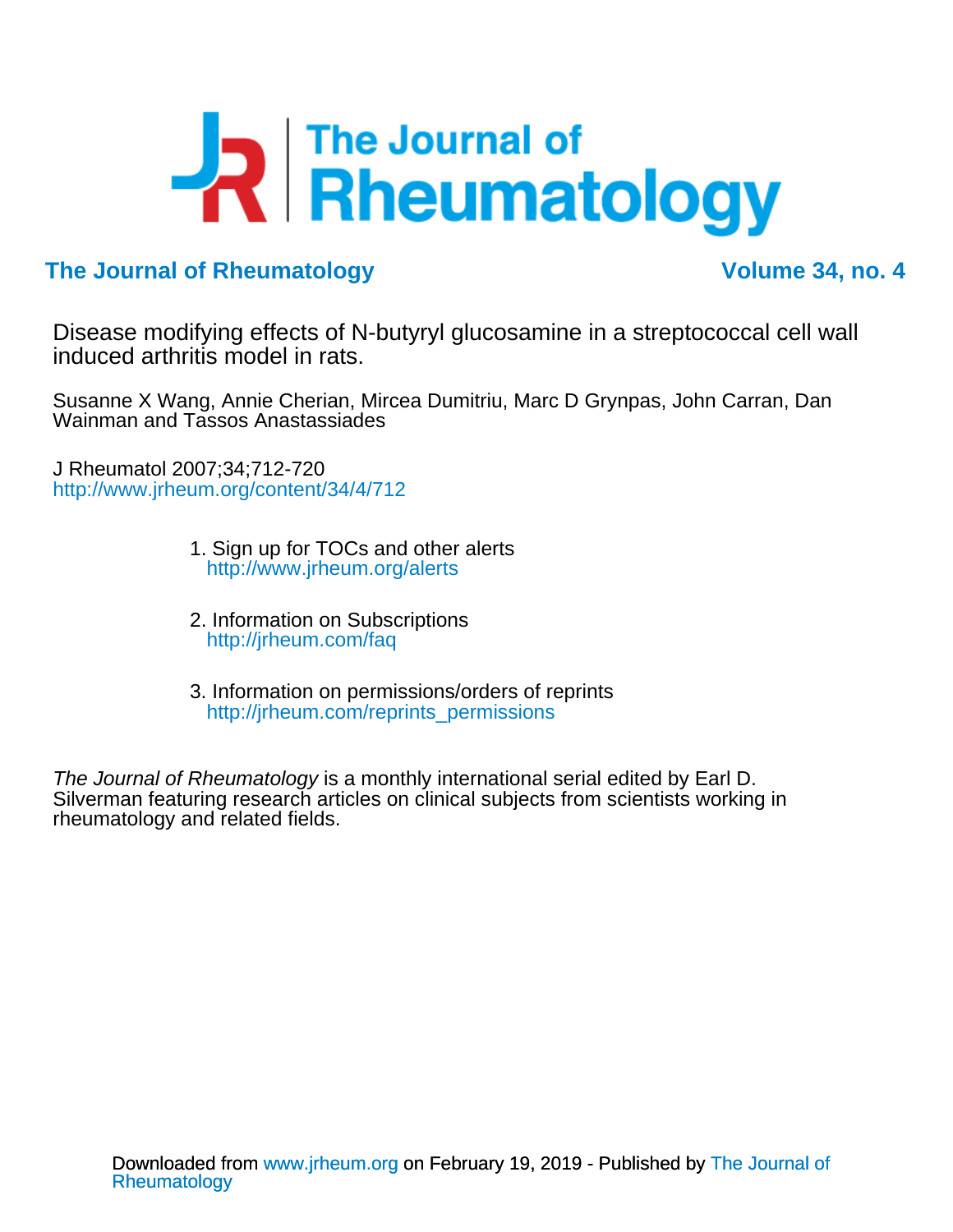## Disease Modifying Effects of N-butyryl Glucosamine in a Streptococcal Cell Wall Induced Arthritis Model in Rats

SUSANNE X. WANG, ANNIE CHERIAN, MIRCEA DUMITRIU, MARC D. GRYNPAS, JOHN CARRAN, DAN WAINMAN, and TASSOS ANASTASSIADES

*ABSTRACT. Objective.* To evaluate the effect of different doses of N-butyryl glucosamine (GlcNBu) on joint preservation and subchondral bone density and quality in a streptococcal cell wall (SCW) induced arthritis model in Lewis rats.

> *Methods.* Chronic arthritis was induced in 36 female Lewis rats by a single intraperitoneal injection of SCW antigen. The 4 groups studied were: (1) no arthritis, no drug treatment; (2) arthritis, no drug treatment; (3) arthritis, oral GlcNBu 20 mg/kg/day; and (4) arthritis, oral GlcNBu 200 mg/kg/day. Inflammation (ankle swelling) was quantified throughout the clinical course; bone mineral density (BMD) was measured by dual-energy x-ray absorptiometry on dissected distal femurs and proximal tibiae, in user defined regions of interest. Qualitative and quantitative 3-D bone architecture changes were determined using microcomputerized tomography on the left tibiae. Subchondral plate thickness and trabecular bone connectivity were studied on the proximal tibia epiphyses from the central coronal sections of each scanned tibia.

> *Results.* GlcNBu inhibited inflammatory ankle swelling at both 20 and 200 mg/kg/day, the latter being statistically significant, with an average reduction of 33%. GlcNBu preserved or enhanced BMD and bone connectivity and prevented further bone loss at both the high and the low dose. Comparisons of the isosurfaces and the architectural measures in the different groups showed that GlcNBu effectively protected the joint surfaces from further erosion in this model of chronic inflammatory arthritis. For some of the bone measurements, increasing doses of GlcNBu showed increasing protective effects, while for other measurements, effects were maximal at the lower dose.

> *Conclusion.* These data indicate that GlcNBu provides antiinflammatory and antierosive effects by preserving BMD, joint integrity, and bone architecture in involved joints of the SCW model. (First Release Feb 15 2007; J Rheumatol 2007;34:712–20)

> *Key Indexing Terms:* N-BUTYRYL GLUCOSAMINE STREPTOCOCCAL ARTHRITIS RATS

Rheumatoid arthritis (RA) and osteoarthritis (OA) both demonstrate prominent bone remodeling, although the histopathology of the subchondral bone, its relation to damaged cartilage, and the rates of remodeling are considerably

*Address reprint requests to Dr. T. Anastassiades, Division of Rheumatology, Department of Medicine, Room 2050, Etherington Hall, Queen's University, Kingston, ON, K7L 4B4. E-mail: anastass@post.queensu.ca*

*Accepted for publication December 12, 2006.*

different<sup>1-3</sup>. A number of cytokines, biochemical markers, and gene expression alterations that reflect cartilage or bone turnover and disease progression have been reported, some of which may be seen very early  $4-6$ .

In RA, damage to articular cartilage begins at the cartilage–pannus interface, but there are also progressive erosions occurring into the subchondral bone. The pattern of bone damage in the joint includes focal erosions and juxtaarticular osteopenia. The effect of RA on bone, however, is also observed systemically in the axial and appendicular skeleton, with reductions in bone mineral density (BMD) causing osteoporosis and, as a consequence, increased risk of fracture7,8. Many patients with RA have radiographic evidence of substantial joint damage within the first 2 years of disease<sup>9</sup>, and even in the first few months, evidence of bone erosion may be seen with magnetic resonance imaging $10,11$ . Further, bone loss is a typical pathological feature of RA. The skeletal target most exposed to inflammatory damage is the subchondral bone adjacent to inflamed synovial tissue. Early after disease onset, this particular area faces rapid destruction, which results in the typical radiologic signs of RA, manifested as

Personal non-commercial use only. The Journal of Rheumatology Copyright © 2007. All rights reserved.

*712 The Journal of Rheumatology 2007; 34:4*

*From the Department of Laboratory Medicine and Pathobiology, University of Toronto, and Samuel Lunenfeld Research Institute, Mount Sinai Hospital, Toronto; Department of Medicine, Arthritis Center; and Departments of Biochemistry and Chemistry, Queen's University, Kingston, Ontario, Canada.*

*Supported by CIHR Proof of Principle Grant 20020PPP and Strategic NSERC Grant STPG 246039-01 (both to T. Anastassiades).*

*S.X. Wang, MD; A. Cherian, BSc; M. Dumitriu, PhD; M.D. Grynpas, PhD, Department of Laboratory Medicine and Pathobiology, University of Toronto, and Samuel Lunenfeld Research Institute, Mount Sinai Hospital; J. Carran, PhD, Department of Medicine, Arthritis Center and Department of Chemistry; D. Wainman, BT, Department of Medicine, Arthritis Center; T. Anastassiades, MD, PhD, FRCP, Department of Medicine, Arthritis Center, and Department of Biochemistry, Queen's University.*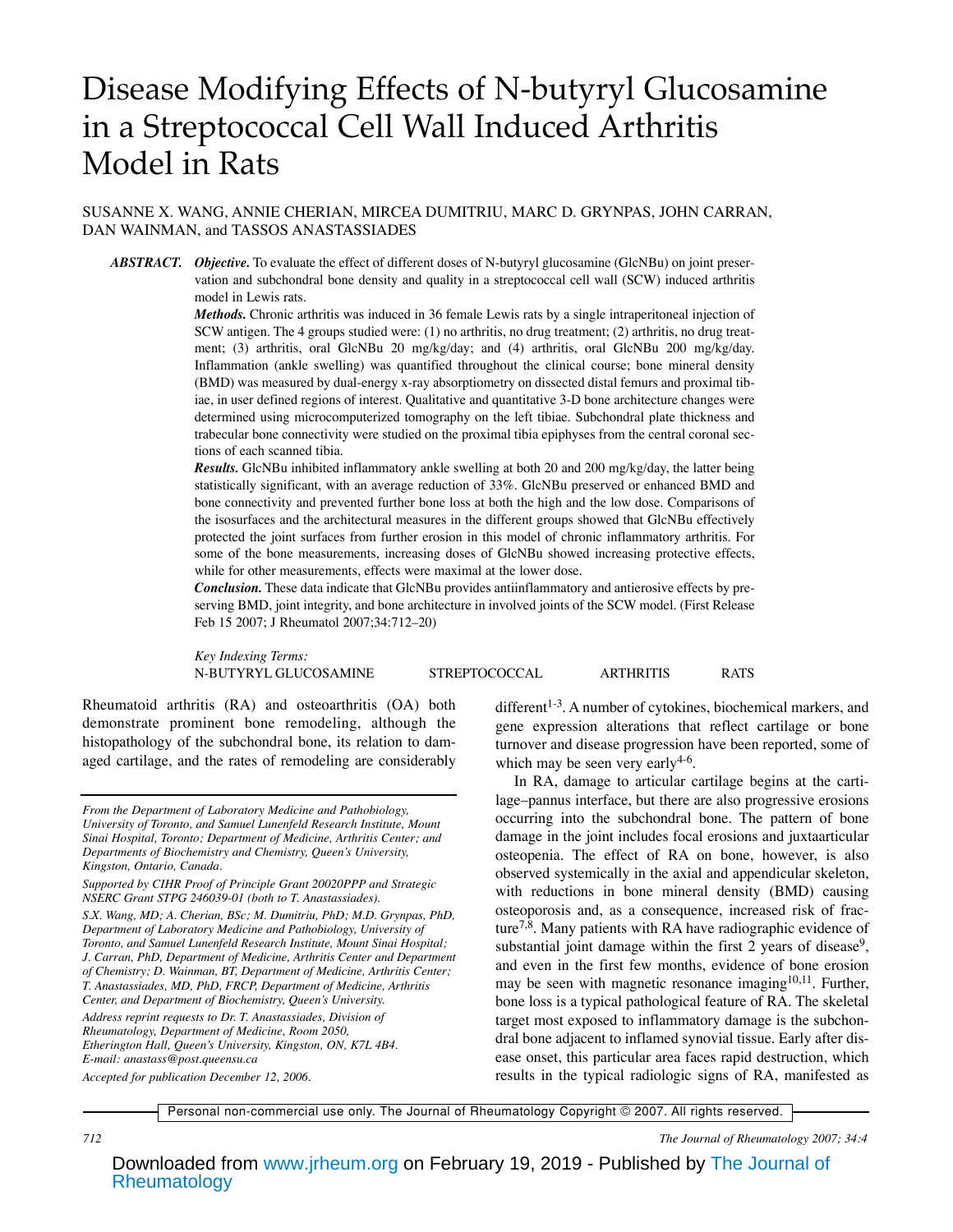local bone erosion and periarticular demineralization<sup>12</sup>. However, erosive changes also occur more centrally that are related to inflammatory changes in the subchondral marrow spaces, and remodeling of the subchondral bone is a feature of disease progression $^{13}$ .

Destruction of bone has become a synonym for irreversible tissue damage and poor functional outcome in patients with  $RA^{14-16}$ , and its prevention underlies an important therapeutic principle of antirheumatic drug therapy. The gold standard for evaluating bone destruction in patients with RA is the visual scoring of radiographs of the hands for joint erosions and narrowing<sup>17,18</sup>. The scores obtained correlate highly with the quantitative measurement of metacarpal cortical width, which declines with RA progression due to accelerated bone loss at the endosteal surface<sup>19</sup>. Computerized tomography (CT) has been shown to be more sensitive than radiography in detecting bone erosions in patients with RA, due to its 3-dimensional (3-D) perspective<sup>20</sup>. Micro-CT has proven to be a powerful technique to analyze bone structure and density in small animals.

Evaluation of current therapies for RA by metaanalysis of randomized clinical trials (RCT) demonstrates significant toxicity with currently used antirheumatic drugs, although risk/benefit ratios appear to be improving compared to previous treatments<sup>21</sup>. Efficacious therapies with very low toxicity are not available for RA. In OA, glucosamine (GlcN) or glucosamine sulfate (GlcN.S), a non-covalently bound sulfate salt of GlcN, are considered to constitute very low toxicity therapies. However, metaanalysis of available  $RCT^{22}$ , as well as clinical studies where GlcN was withdrawn<sup>23</sup>, renders the question of efficacy of these compounds controversial for OA. The efficacy of GlcN compounds has not been evaluated in RA.

A different and novel approach to drug development for diseases of joints consists of utilizing an abundant, nontoxic, naturally occurring parent carbohydrate, such as GlcN, and chemically modifying it to yield products that are similar, but not identical, to those that occur in nature. GlcN occurs in matrix and cellular glycoconjugates largely in the N-acetylated form, N-acetyl GlcN (GlcNAc). Chemical N-acylation of glucosamine leads to a class of compounds that exhibit biological activity that is markedly different from their parent  $GlcN<sup>24</sup>$ . Among these GlcNAcyl, which were initially developed as chondroprotective agents, N-butyryl glucosamine, N- (2,4,5-trihydroxy-6-hydroxymethyl-tetrahydro-pyran-3-yl) butyramide, (GlcNBu) is the most studied and preferred compound of the synthetic GlcNAcyl. This is because of its chemical properties, lack of toxicity in animal, cell culture and genotoxicity studies, and the biological activity profile<sup>25</sup>. Compared to GlcN, which was found to have suppressive effects on bovine chondrocyte proliferation and proteoglycan (PG) synthesis, GlcNBu demonstrated stimulatory effects. The differences between GlcN and the GlcNAcyl were marked under high concentrations and were more prominent

under anchorage-dependent compared to anchorage-independent culture conditions. Also, GlcNBu upregulated a number of genes in human OA chondrocytes, compared to GlcN<sup>25</sup>. These effects were seen in both the presence and absence of the cartilage and bone regulatory peptide transforming growth factor-ß (TGF-ß), which is related to the bone morphogenetic protein supergene family. In addition, GlcNBu increased type II collagen expression by rat chondrocytes<sup>26</sup>. GlcNBu and similar GlcNAcyl are good substrates for glycosyltransferases from bone and cartilage cells<sup>27</sup>, although their mechanism of action for the biological effects has not been established. Recently, a high performance liquid chromatography method for quantification of GlcNBu in rat plasma has been developed<sup>28</sup>. The method is linear over the range of  $0.2-200$  mg/ml, and was applied to oral administration of GlcNBu in the rat.

For preclinical evaluation of GlcNBu, a number of animal models have been considered. Some OA models depend on altering joint biomechanics by disrupting the anterior cruciate ligament of the knee, as in the dog or rabbit $^{29}$ . Such models are time consuming and relatively expensive, partially because of the number of animals required to overcome variability. The rabbit model<sup>29</sup> has provided preliminary results of interest with oral feeding of GlcNBu that are being analyzed histologically. However, inflammatory stimuli can provide rapid remodeling of bone and cartilage in the joint<sup>1</sup>. The Lewis rat (LEW/N) model has been well studied and is particularly susceptible to induction of arthritis by a single intraperitoneal (IP) injection of streptococcal cell wall  $(SCW)^{30}$ . In this model, there is an immediate onset of acute arthritis affecting primarily hind leg distal joints, followed (2–3 wks later) by a secondary chronic arthritis, where severe destruction and remodeling of the initially affected joint occurs. The arthritis can be reversed by an injection of anti-TGF-ß antibody<sup>31</sup> and attenuated by splenectomy<sup>32</sup>. Dualenergy x-ray absorptiometry (DEXA) for the assessment of bone density and  $3-D CT^{33,34}$  had not been previously applied to the study of drug effects on the bone and cartilage changes in this model.

Our purpose was to determine the effects of orally administered GlcNBu on the inflammation, BMD, and subchondral bone quality measurements in a SCW model in the rat. Micro-CT was employed to quantify the cancellous bone architectural and connectivity changes in rat tibiae.

#### **MATERIALS AND METHODS**

*Animal model and experimental design.* The animal protocol was approved by the Queen's University Animal Care Committee. There was active supervision of the arthritis model by a veterinarian from that service, with respect to ethical treatment of the animals. Forty-two inbred female Lewis rats weighing at least 150 g were purchased from Charles River Laboratories, through Queen's University, and acclimated for at least 1 week prior to use. The rats were housed in filter-capped polycarbonate cages and maintained under constant environmental conditions (average 22°C, humidity 50%). Rats were kept on a 12 h/12 h light–dark cycle and had unrestricted access to purified bottled drinking water and standard chow.

Chronic arthritis was induced in 36 female Lewis rats by a single IP injec-

Personal non-commercial use only. The Journal of Rheumatology Copyright © 2007. All rights reserved.

*Wang, et al: Effects of GlcNBu in SCW arthritis 713*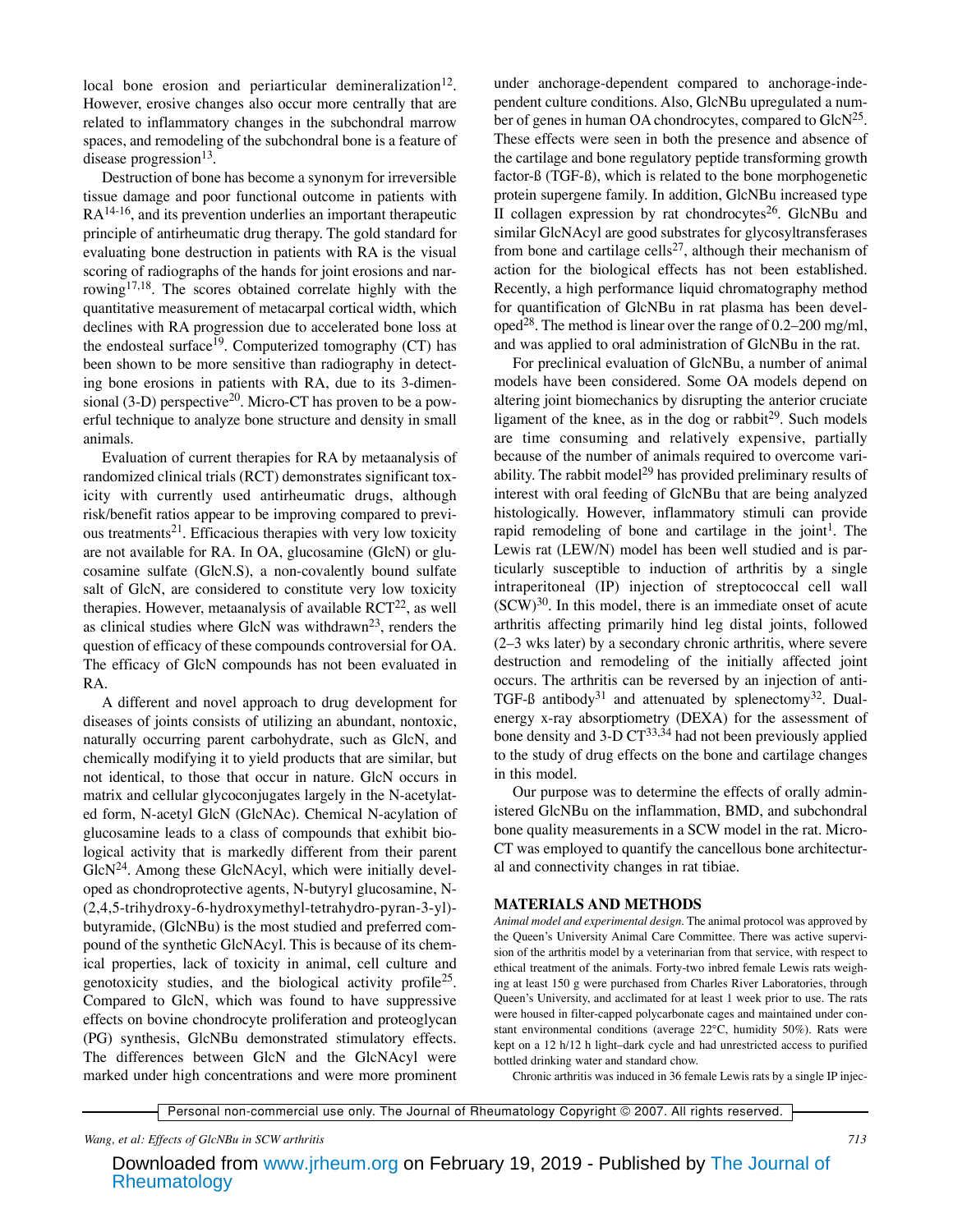tion of SCW fragments (15  $\mu$ g/g) as described<sup>30</sup>. Purified peptidoglycanpolysaccharide polymers (PG-PS 10S, Lee Laboratories, Grayson, GA, USA) were presonicated for 10–20 s prior to injection. The rats were divided into 4 groups according to the induction of disease and supplementation of GlcNBu. The GlcNBu or glucose (for controls with arthritis) were administered in a small amount of peanut butter once a day and was readily ingested by the rats. The 4 groups were (1) control: no arthritis, no treatment,  $n = 6$ ; (2) SCW induced arthritis, no drug treatment (oral glucose 200 mg/kg/day),  $n = 12$ ; (3) SCW induced arthritis, low-dose oral GlcNBu-treated (20 mg/kg/day), n = 12; and (4) SCW induced arthritis, high-dose oral GlcNBu-treated (200 mg/kg/day),  $n = 12$ .

Inflammation of the ankles was quantified on multiple days by measuring the ankle diameter using a standard caliper method from disease onset to Day 28 after initiation of arthritis. Three measurements were done on each ankle, for each timepoint, to an accuracy of 0.1 mm, and averaged. Animal weights were also monitored daily. At the end of 4 weeks, the animals were sacrificed and both left and right femora were dissected and fixed in 10% neutral buffered formalin for BMD and micro-CT analysis.

*BMD measurement.* All the dissected femora and tibiae were scanned with DEXA using the PIXImus<sup>TM</sup> densitometer (GE Lunar Corp., Madison, WI, USA). After calibration with an aluminum/lucite phantom (Lunar Corp./GE), the excised bones were placed on a polystyrene tray to mimic soft tissues for scanning. The PIXImus automatically calculated the areal BMD (aBMD) from the bone mineral content (BMC) and the measured region of interest  $(ROI)^{33}$ . The BMD (aBMD,  $g/cm^2$ ) and BMC (g) were measured at the distal femur and proximal tibia using a user-defined ROI.

*Micro-CT imaging protocol.* The fixed left tibiae were scanned with a micro-CT scanner (Explore Locus SP micro CT scanner; GE Healthcare, London, ON, Canada). The Explore CT acquisition software from General Electric Medical Systems was used to set the scan at  $15-\mu m$  isotropic voxel size, with 499 projections, and a total scanning time of 70 min. Each tibia was placed in a water-filled specimen tube in a firm position such that the main axis was kept as parallel as possible to the Z-axis of the micro-CT image coordinate system. This minimized any beam-hardening effects, since the radiographic beam crossed a minimal volume of bone tissue. The scan was corrected following image acquisition using data acquired from an empty scan in which bright and dark images were gathered. Correction accounted for variations in temperature and attenuation of the radiographs<sup>34</sup>. The reconstructed tibia images were analyzed with MicroView 2.0 software (GE Healthcare) in 2 and 3 dimensions.

*Three-dimensional trabecular bone analysis.* Quantitative 3-D bone analyses were conducted with 3 selected ROI using MicroView 2.0 software. Two of the ROI were rectangular with the same dimensions (1.65 mm  $\times$  1.65 mm  $\times$ 0.55 mm) and positioned in the middle of either lateral or medial epiphysis to measure the 3-D microarchitecture of the epiphyseal trabeculae (Figure 1A, 1B). The third ROI (Figure 1C), a cylinder 2 mm in diameter and 1 mm in thickness, was placed 1 mm below the growth plate in the middle of metaphysis to measure the 3-D microarchitecture of the metaphyseal trabeculae.

The micro-CT images were analyzed for bone volume fraction (BVF), reported as percentage of total bone volume, volumetric BMD in mg/ml, average trabecular bone thickness (Tb.Th) and trabecular separation (Tb.Sp) in  $\mu$ m, and trabecular number (Tb.N) per mm<sup>2</sup> of bone surface. The tissue volume  $(3-D-TV, \text{mm}^3)$  and trabecular bone volume  $(3-D-BV, \text{mm}^3)$  were measured directly, and the fractional trabecular bone volume (3-D-BV/TV, %) was calculated $35$ .

The connectivity of the trabecular bone was measured on 2-D skeletonized binary images obtained from a central coronal proximal section from the 3-D micro-CT tibia reconstruction. We used an in-house program based on the techniques described by Parisien, *et al* to define the connectivity measures36. The connectivity measures obtained in the analysis include: number of multiple points  $(mm<sup>-2</sup>)$ , number of endpoints  $(mm<sup>-2</sup>)$ , lengths of node-node struts ( $mm/mm<sup>2</sup>$ ), lengths of free-free struts ( $mm/mm<sup>2</sup>$ ), and total strut length (mm/mm2). Figure 2A illustrates the area of cancellous bone analyzed by strut analysis and Figure 2B defines strut connectivity measure.



*Figure 1.* Locations of the regions of interest (ROI) analyzed using the bone analysis application of MicroView. Regions highlighted in A and B are located in the central region of the medial and lateral proximal epiphysis, respectively (mirrored positions). The cylindrical ROI in C was placed 1 mm below the lowest point of growth plate in the central region of the metaphysis. Images in the lower panels are trabecular bone segments analyzed from the ROI indicated above.

Personal non-commercial use only. The Journal of Rheumatology Copyright © 2007. All rights reserved.

*714 The Journal of Rheumatology 2007; 34:4*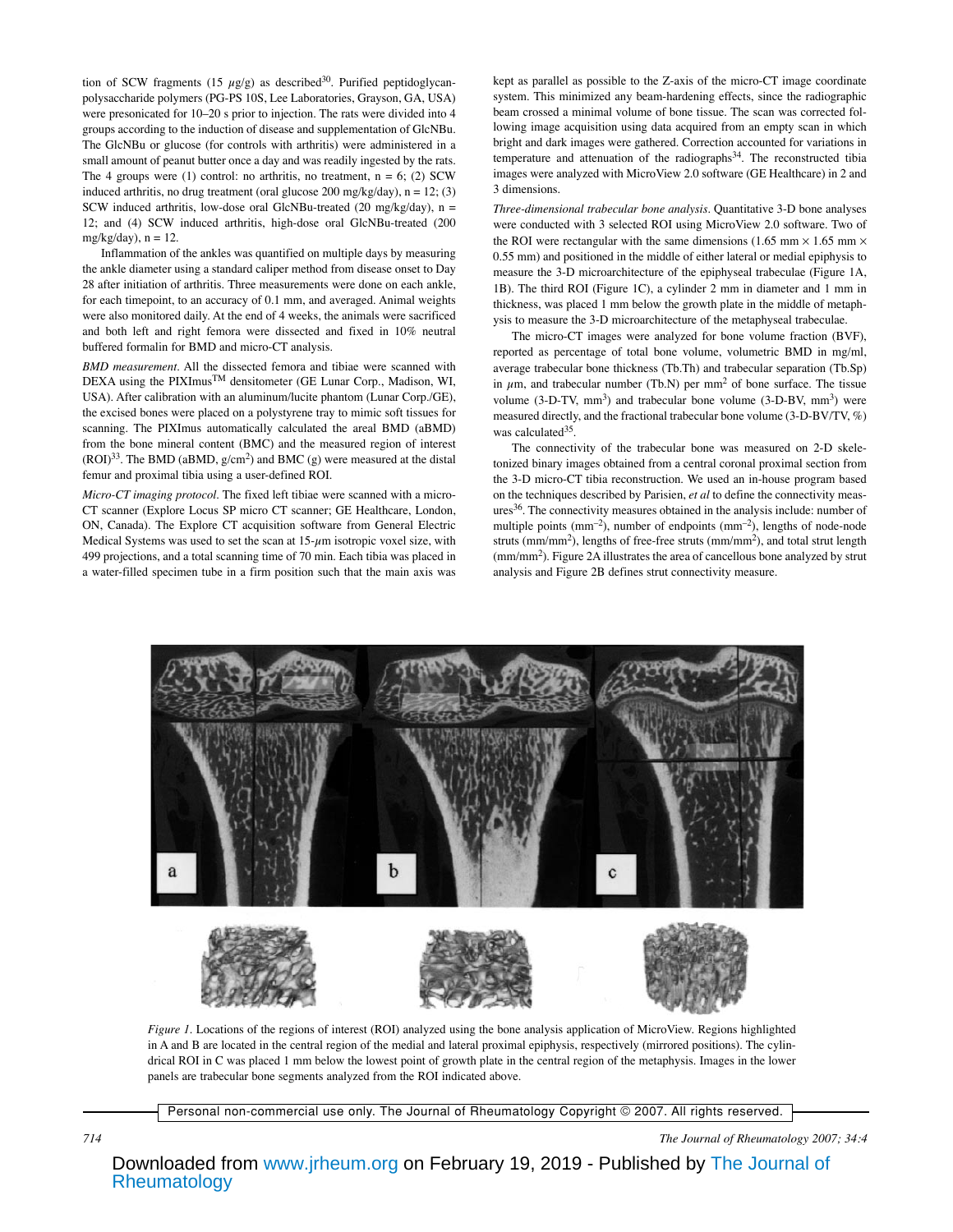

*Figure 2. A.* The area of cancellous bone analyzed by strut analysis. B. Strut and connectivity measures.

*Subchondral plate thickness.* A coronal section of the central proximal tibia was obtained from each 3-D reconstructed tibia image. Subchondral plate thickness (SCP.Th, mm) was measured on the central coronal section of the 2-D micro-CT proximal tibia images using individual point-to-point distance measures. The thickness was calculated by averaging 12 measurements per tibia. All measurements were made in a standardized viewing area by a single observer who was blinded to the experiment.

*3-D isosurface*. A 3-D surface model of each proximal tibia was reconstructed from the CT images by isosurface extraction using the volume-rendering function in MicroView to qualitatively examine the erosive damage in the bone surface. Since the bone destruction was mainly observed in the subchondral bone region adjacent to the inflamed synovial tissue, the proximal surface of the tibiae was used in the analysis.

*Statistical analysis*. All data were analyzed with SPSS 11.0 for Windows (SPSS Inc., Chicago, IL, USA). One-way analysis of variance with Fisher's least-significant difference post-hoc test was used to compare means. Significance was considered  $p < 0.05$ . All data are presented as mean  $\pm$  standard error (SE).

#### **RESULTS**

*Effects of GlcNBu treatment on the SCW induced inflammation.* All the groups increased in weight equally over the 4

week experiment period (data not shown). Ankle size measurements showed that all the animals receiving the IP SCW injection entered the acute phase immediately (Figure 3). Between Days 6 and 12, the acute inflammatory response tended to subside. Approximately 80% of animals in each group entered the chronic phase, at about 2 weeks, partially accounting for the larger SE in the ankle size measurements between Days 14 and 26 (Figure 3). Orally administered GlcNBu at 200 mg/kg/day significantly decreased the swelling compared to the group without treatment (top and middle lines, respectively, in Figure 3). Low-dose GlcNBu treatment (20 mg/kg/day) generated an intermediate response, with a decline in ankle size measurements, which did not reach statistical significance (data not shown).

*Decreased BMD and BVF in arthritic bone and reversal by GlcNBu DEXA-measured BMD.* A significant decrease (p < 0.01) in BMD was seen in both the femora and tibiae of the SCW induced arthritic rats without drug treatment (Figure 4A) compared to the control group. Treatment with GlcNBu



*Figure 3.* Inhibition of inflammatory ankle swelling in rats with SCW induced adjuvant arthritis by GlcNBu. The no-treatment SCW arthritis group demonstrated continuous joint swelling in comparison to the control animals with no arthritis, throughout the observation period (top and bottom lines, respectively). High-dose GlcNBu at 200 mg/kg/day decreased the swelling significantly compared to the no-treatment SCW arthritis group (\*p < 0.05). For GlcNBu 20 mg/kg/day (data not shown): Day 5, p < 0.046; Day 6,  $p < 0.015$ .

Personal non-commercial use only. The Journal of Rheumatology Copyright © 2007. All rights reserved.

#### *Wang, et al: Effects of GlcNBu in SCW arthritis 715*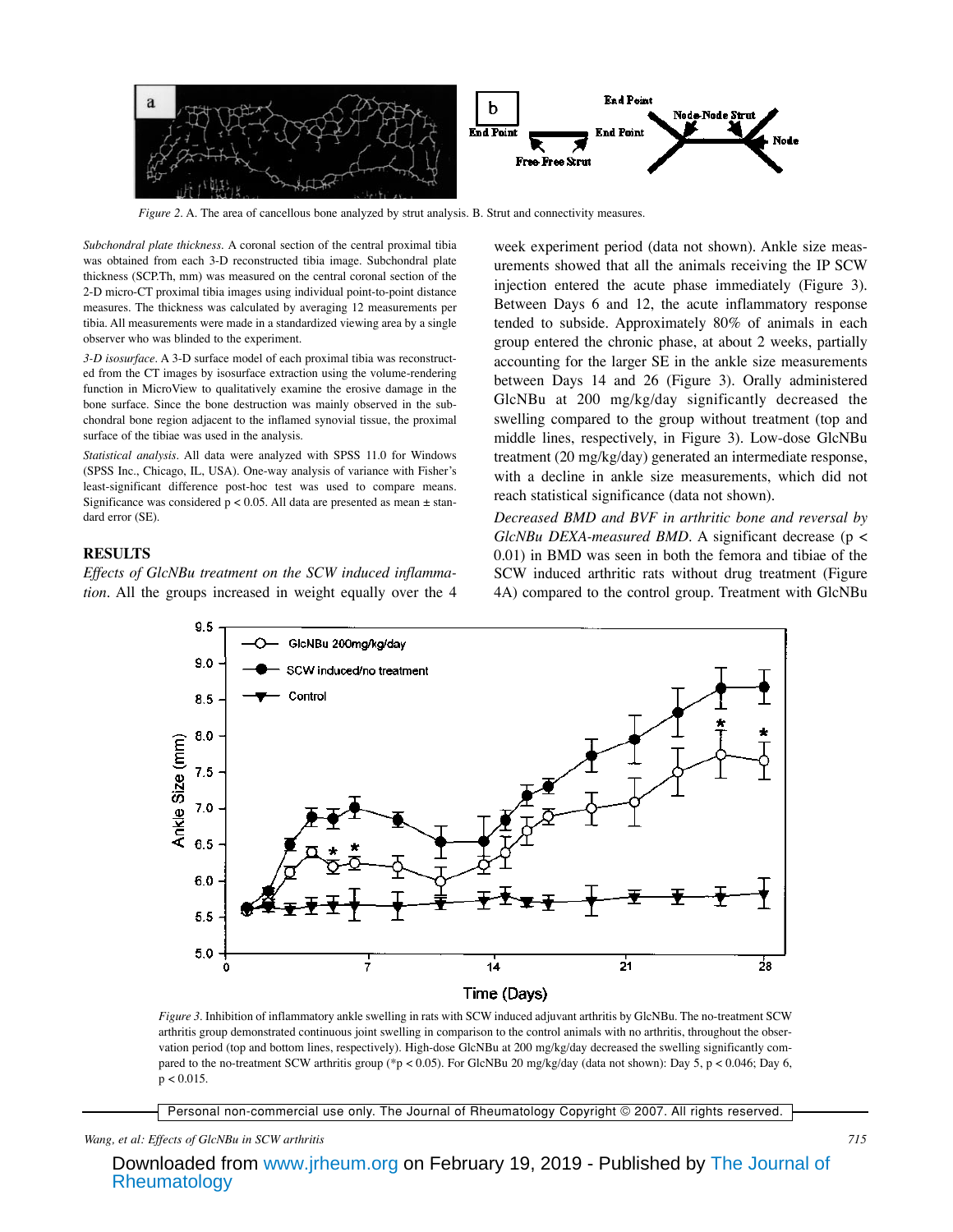preserved BMD in the rat tibiae and femora with SCW induced arthritis, and the protective effect occurred in a dosedependent manner (Figure 4A). With 20 mg/kg/day GlcNBu treatment, the tibia BMD was significantly increased ( $p <$ 0.05) compared to the SCW induced group. Further, 200 mg/kg/day GlcNBu treatment not only increased BMD in the tibia ( $p < 0.05$ ) but also showed a trend towards a higher BMD in the femur  $(p = 0.06)$  versus the SCW induced group. Finally, there were no statistical differences between the 200 mg GlcNBu-treatment group and normal controls in both tibia and femur.

*Bone volume fraction.* BVF measurements using micro-CT presented results similar to the BMD measurements. Figure 4B presents the dose-dependent BVF changes after GlcNBu treatment in 3 different regions — metaphyseal, medial, and lateral epiphyseal. SCW injection caused significantly decreased BVF compared to controls in all 3 compared regions. Treatment with GlcNBu 20 mg/kg/day significantly



increased ( $p < 0.01$ ) the tibia metaphyseal BVF compared to the SCW induced group, while a trend towards higher BVF was observed in the epiphyseal lateral region  $(0.05 < p < 0.1)$ . Moreover, 200 mg/kg/day GlcNBu treatment significantly increased BVF in the metaphyseal and epiphyseal lateral regions, while a trend towards higher BVF was observed in the epiphyseal medial region compared to the SCW group.

*Microarchitecture changes of the trabecular bone*. The trabecular BVF, trabecular number, and trabecular thickness were significantly decreased, while the trabecular separation was significantly increased, in the arthritic subchondral bone compared to the controls (Table 1). These changes indicate significant bone loss and inferior bone architecture in the SCW induced arthritis. However, GlcNBu administration strongly suppressed these changes in SCW induced rats. Several measures in the 3 analyzed regions with 20 mg/kg/day GlcNBu treatment were significantly improved from the arthritic change (Table 1). Additionally, the majority of measures were improved with 200 mg/kg/day GlcNBu treatment. These results suggest a dose-dependent effect of GlcNBu on SCW induced arthritic bone changes.

*Cancellous bone connectivity.* SCW induced arthritis showed significantly less connected cancellous bone compared to controls at all tested sites (Table 2). Although 20 mg/kg/day GlcNBu treatment did not significantly affect bone connectivity, the 200 mg/kg/day GlcNBu treatment increased node-node struts and total strut length in some analyzed sites compared to untreated SCW induced arthritis group (Table 2). This suggests a positive effect of GlcNBu on subchondral bone connectivity. *Subchondral bone plate thickness.* Subchondral plate measurements reveal a significant difference in subchondral plate thickness between the SCW induced rats and the controls (Figure 5). A much thinner subchondral plate in the SCW



*Figure 4.* A. Bone mineral density (BMD) measured by DEXA. \*Significant differences versus the SCW induced group. B. Bone volume fraction measured by micro-CT represents the fraction of voxels occupied by bone. \*Significant differences versus the SCW induced group.

Personal non-commercial use only. The Journal of Rheumatology Copyright © 2007. All rights reserved.

*716 The Journal of Rheumatology 2007; 34:4*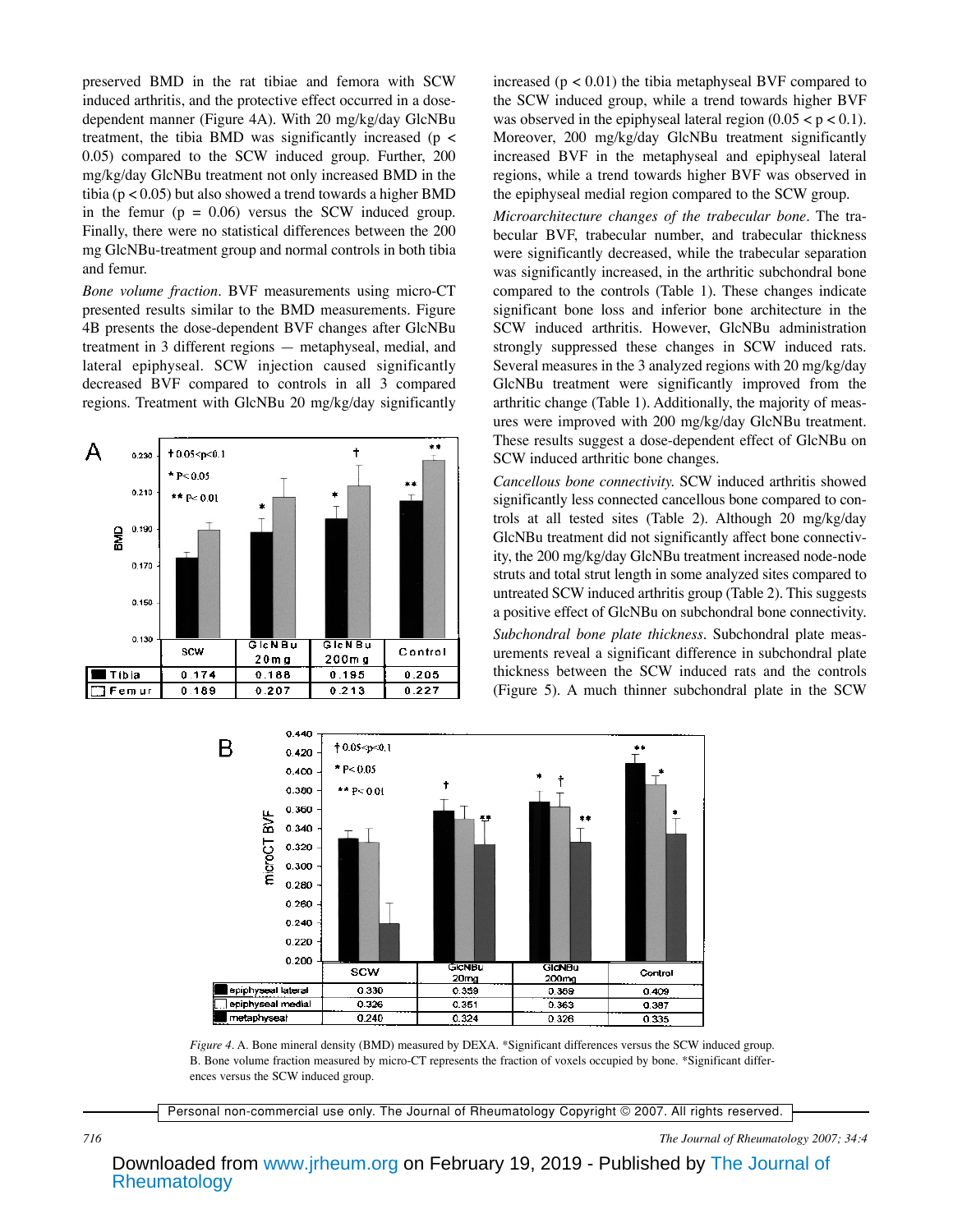*Table 1.* Bone architecture changes analyzed by micro-CT.

|                                 |                     | Treatments     |                 |                 |                   |  |  |
|---------------------------------|---------------------|----------------|-----------------|-----------------|-------------------|--|--|
| <b>Bone Measures</b>            | Regions of Interest | <b>SCW</b>     | GlcNBu 20 mg    | GlcNBu 200 mg   | Control           |  |  |
| $3-D-BV/TV$ (%)                 | Lateral epiphysis   | $32.9 + 0.8$   | $35.9 + 1.2*$   | $37.0 + 1.1*$   | $42.2 \pm 1.2$ ** |  |  |
|                                 | Medial epiphysis    | $32.3 + 1.4$   | $34.9 + 1.3$    | $36.0 + 1.5*$   | $40.5 + 1.2*$     |  |  |
|                                 | Metaphysis          | $23.9 + 2.2$   | $32.3 + 2.5**$  | $32.5 + 2.5**$  | $36.5 + 1.5**$    |  |  |
| $3-D-Th-Th (µm)$                | Lateral epiphysis   | $60.0 + 1.2$   | $61.9 + 2.1$    | $62.5 + 2.2$    | $78.8 + 1.3**$    |  |  |
|                                 | Medial epiphysis    | $67.5 \pm 1.5$ | $70.0 + 3.1$    | $71.2 + 3.4$    | $90.2 \pm 1.4**$  |  |  |
|                                 | Metaphysis          | $34.5 + 1.1$   | $41.3 + 1.6**$  | $39.9 + 1.3**$  | $44.8 + 1.2**$    |  |  |
| $3-D-Tb.N$ (n/mm <sup>3</sup> ) | Lateral epiphysis   | $5.5 + 0.11$   | $5.82 + 0.15$   | $5.96 + 0.18*$  | $6.19 + 0.24*$    |  |  |
|                                 | Medial epiphysis    | $4.77 + 0.13$  | $5.02 + 0.12$   | $5.11 + 0.20$   | $5.27 + 0.16$     |  |  |
|                                 | Metaphysis          | $6.83 + 0.53$  | $7.73 \pm 0.38$ | $8.23 + 0.44*$  | $9.23 + 0.32*$    |  |  |
| $3-D$ -Tb.Sp $(\mu m)$          | Lateral epiphysis   | $1.23 + 0.03$  | $1.11 + 0.04*$  | $1.07 + 0.04**$ | $1.04 + 0.07**$   |  |  |
|                                 | Lateral epiphysis   | $1.44 + 0.07$  | $1.30 + 0.04$   | $1.27 + 0.06*$  | $1.14 + 0.08*$    |  |  |
|                                 | Medial epiphysis    | $1.23 + 0.14$  | $0.91 + 0.07*$  | $0.85 + 0.06*$  | $0.74 + 0.12**$   |  |  |

 $* p < 0.05$ ,  $* p < 0.01$  indicate significance compared to SCW group. SCW: streptococcal cell wall; BV: bone volume; TV: tissue volume; Tb.Th: trabecular bone thickness; Tb.N: trabecular number; Tb.Sp: trabecular separation; GlcNBu: N-butyryl glucosamine.

*Table 2.* Bone connectivity measures from the anterior, middle, and lateral sections of proximal tibia using micro-CT images.

| Connectivity       |                         | <b>Anterior Section</b> |                 | Middle Section   |                         | Posterior Section       |                  |
|--------------------|-------------------------|-------------------------|-----------------|------------------|-------------------------|-------------------------|------------------|
| <b>Measures</b>    | Group                   | Lateral                 | Medial          | Lateral          | Medial                  | Lateral                 | Medial           |
| Endpoints          | <b>SCW</b>              | $40.5 \pm 5.6^*$        | $30.0 \pm 4.1$  | $21.9 \pm 2.6^*$ | $15.8 \pm 2.2^*$        | $21.4 \pm 1.7^*$        | $20.8 \pm 1.9^*$ |
|                    | $20 \text{ mg/kg/day}$  | $36.2 \pm 2.5$          | $22.5 \pm 1.7$  | $17.5 \pm 1.9$   | $14.1 \pm 2.3$          | $20.0 \pm 1.8$          | $16.2 \pm 2.1$   |
|                    | 200 mg/kg/day           | $34.1 \pm 4.1$          | $26.7 \pm 5.7$  | $19.8 \pm 1.7$   | $12.2 \pm 2.1$          | $16.3 \pm 1.2$          | $17.1 \pm 1.8$   |
|                    | Control                 | $15.5 \pm 6.2$          | $13.4 \pm 3.8$  | $10.3 \pm 2.5$   | $5.0 \pm 1.1$           | $10.0 \pm 1.3$          | $5.1 \pm 1.5$    |
| Multiple points    | <b>SCW</b>              | $7.5 \pm 1.1*$          | $8.5 \pm 1.2^*$ | $6.8 \pm 1.3$    | $9.0 \pm 1.0$           | $7.1 \pm 0.7^*$         | $13.7 \pm 0.8^*$ |
|                    | $20 \text{ mg/kg/day}$  | $9.3 \pm 1.6$           | $9.2 \pm 1.0$   | $8.3 \pm 1.1$    | $9.9 \pm 1.1$           | $7.8 \pm 0.8$           | $12.6 \pm 1.4$   |
|                    | 200 mg/kg/day           | $10.3 \pm 2.7$          | $10.7 \pm 1.7$  | $9.5 \pm 1.9$    | $12.6 \pm 1.8$          | $9.8 \pm 0.7$           | $13.9 \pm 1.8$   |
|                    | Control                 | $16.4 \pm 4.5$          | $15.8 \pm 1.3$  | $9.8 \pm 0.2$    | $11.3 \pm 0.3$          | $17.4 \pm 2.2$          | $19.7 \pm 8.5$   |
| Node-node struts   | <b>SCW</b>              | $0.7 \pm 0.2^*$         | $0.9 \pm 0.2^*$ | $0.7 \pm 0.2$    | $1.2 \pm 0.2^*$         | $0.7 \pm 0.1*$          | $1.5 \pm 0.1*$   |
|                    | $20 \text{ mg/kg/day}$  | $0.8 \pm 0.2$           | $1.2 \pm 0.2$   | $1.0 \pm 0.2$    | $1.2 \pm 0.2$           | $0.9 \pm 0.1$           | $1.7 \pm 0.3$    |
|                    | 200 mg/kg/day           | $1.2 \pm 0.4$           | $1.3 \pm 0.3$   | $0.9 \pm 0.2$    | $2.0 \pm 0.3^{\dagger}$ | $1.3 \pm 0.2^{\dagger}$ | $2.1 \pm 0.3$    |
|                    | Control                 | $3.3 \pm 0.4$           | $2.3 \pm 0.6$   | $1.0 \pm 0.1$    | $2.1 \pm 0.0$           | $1.3 \pm 0.4$           | $2.7 \pm 0.8$    |
| Total strut length | <b>SCW</b>              | $4.9 \pm 0.2^*$         | $4.8 \pm 0.2$   | $3.8 \pm 0.2$    | $4.3 \pm 0.2$           | $4.0 \pm 0.2^*$         | $5.5 \pm 0.2$    |
|                    | $20 \text{ mg/kg/day}$  | $5.3 \pm 0.4$           | $5.1 \pm 0.3$   | $4.0 \pm 0.2$    | $4.2 \pm 0.3$           | $4.3 \pm 0.2$           | $5.7 \pm 0.3$    |
|                    | $200 \text{ mg/kg/day}$ | $5.4 \pm 0.7$           | $5.1 \pm 0.5$   | $4.2 \pm 0.2$    | $4.9 \pm 0.3$           | $4.8 \pm 0.2^{\dagger}$ | $5.6 \pm 0.3$    |
|                    | Control                 | $7.5 \pm 0.9$           | $5.9 \pm 0.7$   | $4.6 \pm 0.3$    | $4.7 \pm 0.3$           | $4.8 \pm 0.1$           | $6.3 \pm 1.0$    |

 $*$  p < 0.05 indicate significance versus control group.  $\dagger$  p < 0.05 indicate significance versus SCW group. CT: computerized tomography; SCW: streptococcal cell wall.

induced group versus controls indicates elevated bone resorption in the arthritic joints. However, both 20 and 200 mg GlcNBu treatment showed significant beneficial effects in a dose-dependent manner (Figure 5).

*Joint surface integrity.* Isosurfaces generated from micro-CT scans of diseased bone showed clear bone erosion at the joint margin (Figure 6). However, protection against bone erosions was observed in the GlcNBu-treated groups, especially in the high-dose group. Figure 6 shows treated rat isosurfaces of the chondyles of proximal rat tibia in (a) SCW induced rat; (b) 20 mg GlcNBu-treated rat; (c) 200 mg GlcNBu-treated rat; and (d) control rat. Qualitative comparisons of the isosurfaces in these groups show that GlcNBu protects bone from erosion in this model of chronic inflammatory arthritis.

#### **DISCUSSION**

We found that oral administration of GlcNBu, administered at 2 doses, resulted in disease modification in an SCW induced arthritis rat model. There was significant improvement in direct measurement of joint inflammation, BMD, and bone microarchitecture with administration of GlcNBu. The protection afforded by GlcNBu is considerable. For the inflammatory measurements and most bone measures, the effect is maximal at the relatively high single oral dose (200 mg/kg/day), but for other measures the maximal effect is seen at the relatively low single oral dose (20 mg/kg/day). Our pharmacokinetic studies in the  $rat^{28}$  indicate that similar orally administered doses of GlcNBu (233 mg/kg) resulted in concentrations in the venous circulation that rise early and decline slowly.

Personal non-commercial use only. The Journal of Rheumatology Copyright © 2007. All rights reserved.

*Wang, et al: Effects of GlcNBu in SCW arthritis 717*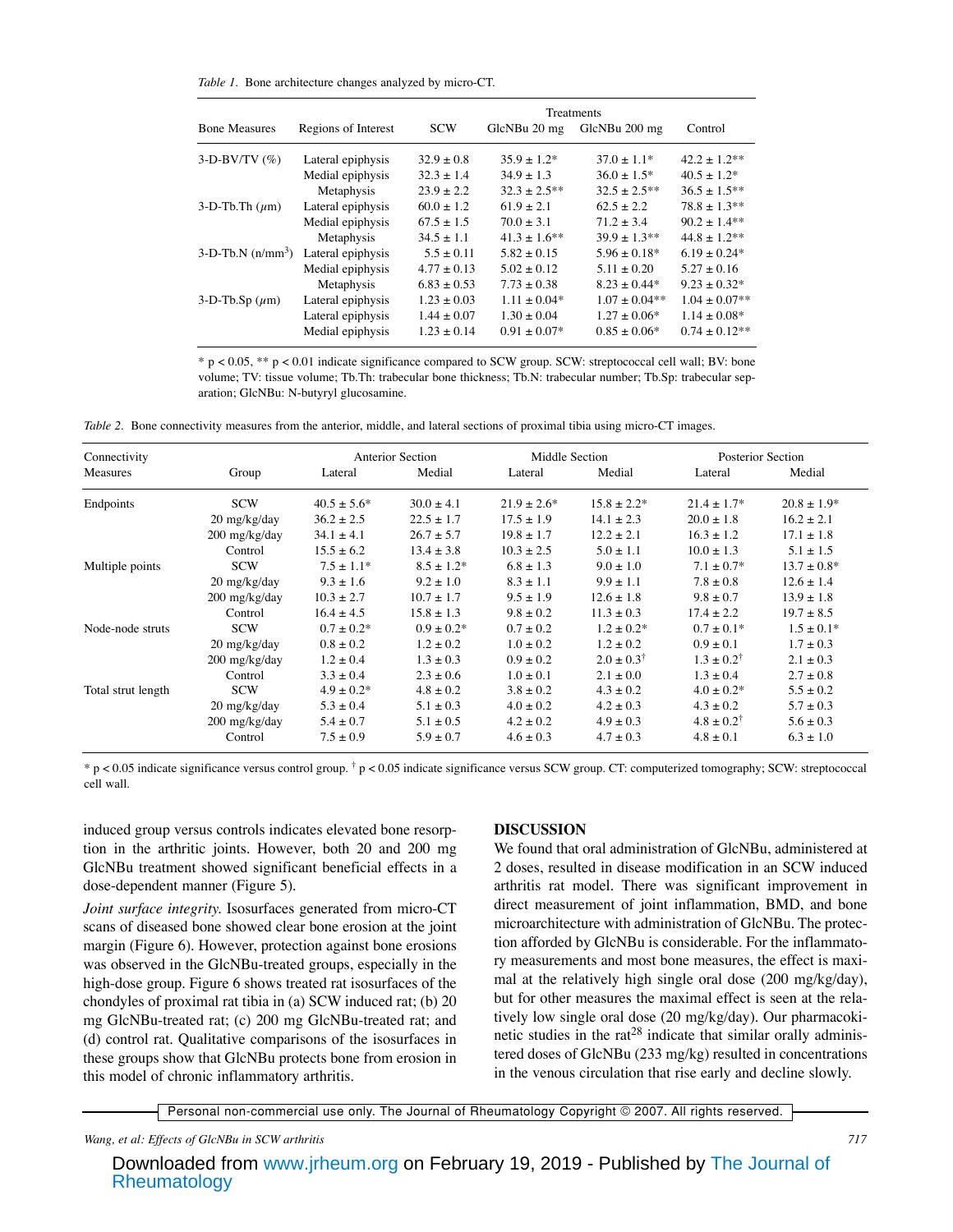

*Figure 5.* Subchondral plate (SCP) thickness measured from the central coronal section of proximal tibia from micro-CT images. \*Significant differences versus the SCW induced group.

In the SCW arthritis model, bone loss and marginal bone destruction are the common form of bone change  $37,38$ . Several studies have described the pathological and structural changes in human arthritic joints $39-41$ . However, the trabecular bone connectivity alterations and site-specific microarchitecture changes in inflammatory models have not been previously reported. Specifically, we report for the first time that trabecular connectivity is significantly decreased in the arthritic bone, and this decreased connectivity is considerably reversed or prevented by GlcNBu treatment. Another unique finding is the 3-D site-specific microarchitecture changes. It is important to note that the posterior part of the joint shows higher bone mass but not necessarily higher connectivity than the middle or anterior parts. Similarly, the medial side of a coronal section has higher bone volume and thickness, but no differences in connectivity compared to the lateral side. The SCW-mediated arthritis group also demonstrated site-specific changes; namely, the anterior part (particularly in the lateral side) showed more arthritic changes compared to other sites.

Distinct evidence for disease modifying activity for the



*Figure 6.* Segmented volume rendering of proximal tibia plateau shows different degree of bone erosion on the edge (white arrow) and on the top of the tibial plateau (black arrow) in various groups. Severe subchondral bone erosions were evident at the panus-bone interfaces of the epiphysis in the SCW induced arthritis (A). Treatment with 20 mg GlcNBu reduced bone loss in both sites (B). These erosions were diminished even more in rats treated with 200 mg GlcNBu (C). A smooth, intact surface is shown in control rat tibia (D).

Personal non-commercial use only. The Journal of Rheumatology Copyright © 2007. All rights reserved.

*718 The Journal of Rheumatology 2007; 34:4*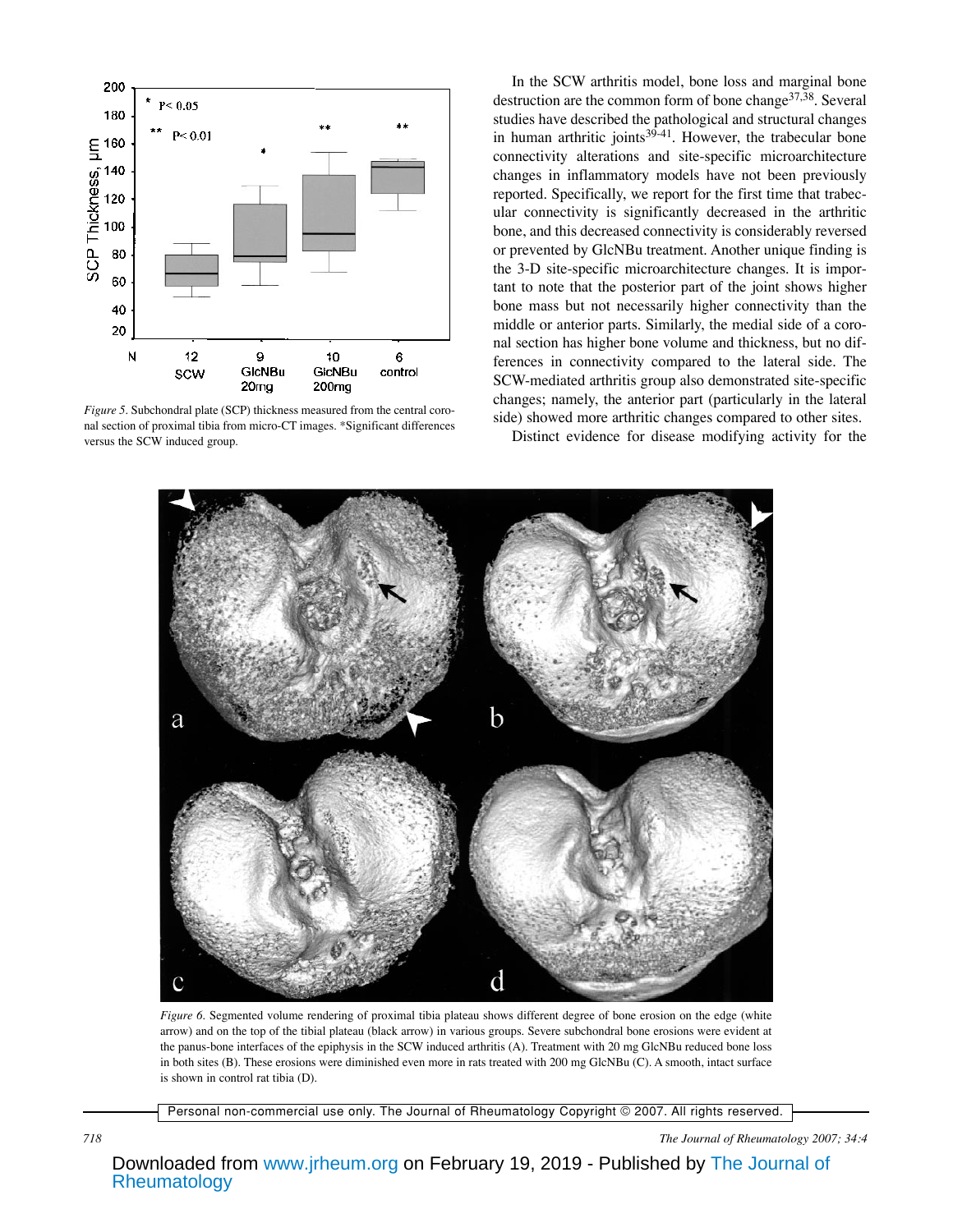compound was provided by the improvement observed in the micro-CT images, in which the arthritic joints were significantly protected by treatment at the 200 mg/kg/day dose and partially protected by treatment at the 20 mg/kg/day dose (Table 2). In addition, micro-CT technology, which is uniquely suited for comprehensive 3-D analysis of bony joint surface integrity (Figure 6) changes in the SCW induced arthritis rat model, showed clear protection with GlcNBu at both high and low doses. Connectivity evaluation showed that GlcNBu treatment resulted in protection of the subchondral cancellous bone connectivity and architecture. Improvement in bone density by DEXA was shown to be particularly significant in the distal tibia. Similar bone density protective effects have also been observed by treatment with cytokine inhibitors in a model of adjuvant induced arthritis in the rat<sup> $42$ </sup>.

Our findings demonstrate the bone-protective efficacy of GlcNBu in the Lewis rat model of SCW chronic destructive arthritis. It is not clear if the preventive changes in bone degradation are a result of the apparent antiinflammatory effect and decreased synovitis or if there is an independent effect on bone. The antiinflammatory effect can be modified somewhat by different feeding protocols, such as adding the same total daily dose to crushed chow, so that the lower amounts are consumed continually (unpublished data). Since the destructive phase does not develop until after 2 weeks in the SCW inflammatory arthritis (coincident with the increases in ankle size, Figure 3), it appears to make some sense, in terms of an RA model, to treat when the inflammation first appears, but before bone and cartilage destruction has commenced. This strategy would be particularly desirable if the administered compound has very low toxicity, as appears to be the case with GlcNBu.

A possible avenue of future investigation of the antiinflammatory effects of GlcNBu is through a glycobiology perspective. Synthetic fibronectin peptides are known to suppress SCW induced arthritis by interfering with leukocyte cell adhe $sion<sup>43</sup>$ . A large molecular weight hyperglycosylated fibronectin isoform, as well as a relatively underglycosylated isoform, are induced by treatment of bovine chondrocytes by TGF-ß144. As indicated in the introduction, anti-TGF-ß antibodies reverse the SCW induced arthritis<sup>31</sup>. Preliminary work from one of our research groups (TA) indicates that the hyperglycosylated fibronectin isoform does not bind antibodies such as rheumatoid factor, which are readily bound by the lower molecular weight underglycosylated isoform, and that glycosylation of fibronectin may be affected by the addition of GlcNBu in some cell culture systems. A variety of antibodies have been identified in SCW induced arthritis<sup>45</sup>; thus, antibody binding to hyperglycosylated and underglycosylated fibronectin in animals treated and not treated with GlcNBu could provide some insight into a mechanism of action for the antiinflammatory effects of this compound.

In addition, it is possible that the preventive effect of GlcNBu on bone degradation in this model was mediated through directly inhibited osteoclast numbers and function or by increasing the number of osteoblasts at sites of bone erosion. Comparison of the isosurfaces and the architectural measures showed that GlcNBu effectively protected bone from further erosion in this model. However, the metaphyseal bone structure changes suggest that GlcNBu functions systemically.

Taken together, our findings indicate that GlcNBu has the potential for development either as a stand-alone treatment for inflammatory joint diseases with bone loss or in combination with other antiinflammatory and/or bone growth-promoting agents. The findings also suggest that evaluation of GlcNBu in a noninflammatory animal model with bone loss, such as the ovariectomized rat, might reveal whether the effects observed were dependent on suppression of the inflammatory response or whether this drug affects bone metabolism directly. Work with the ovariectomized rat model currently in progress includes a control group where GlcNBu is fed to normal animals, in order to assess the potential for prevention strategies.

#### **REFERENCES**

- 1. Bogoch ER, Moran E. Abnormal bone remodelling in inflammatory arthritis. Can J Surg 1998;41:264-71.
- 2. Duncan H. Cellular mechanisms of bone damage and repair in the arthritic joint. J Rheumatol Suppl 1983;11:29-37.
- 3. Sokoloff L. Osteoarthritis as a remodeling process. J Rheumatol 1987;14 Spec No:7-10.
- Goldring SR. Bone and joint destruction in rheumatoid arthritis: what is really happening? J Rheumatol 2002;29 Suppl 65:44-8.
- 5. Anastassiades T, Rees-Milton K. Biochemical markers for osteoarthritis: from the present to the future and back to the past [editorial]. J Rheumatol 2005;32:578-9.
- 6. Tchetina EV, Squires G, Poole AR. Increased type II collagen degradation and very early focal cartilage degeneration is associated with upregulation of chondrocyte differentiation related genes in early human articular cartilage lesions. J Rheumatol 2005;32:876-86.
- 7. Hooyman JR, Melton LJ III, Nelson AM, O'Fallon WM, Riggs BL. Fractures after rheumatoid arthritis. A population-based study. Arthritis Rheum 1984;27:1353-61.
- 8. Spector TD, Hall GM, McCloskey EV, Kanis JA. Risk of vertebral fracture in women with rheumatoid arthritis. BMJ 1993;306:558.
- 9. Fuchs HA, Kaye JJ, Callahan LF, Nance EP, Pincus T. Evidence of significant radiographic damage in rheumatoid arthritis within the first 2 years of disease. J Rheumatol 1989;16:585-91.
- 10. McGonagle D, Conaghan PG, O'Connor P, et al. The relationship between synovitis and bone changes in early untreated rheumatoid arthritis: a controlled magnetic resonance imaging study. Arthritis Rheum 1999;42:1706-11.
- 11. Klarlund M, Ostergaard M, Rostrup E, Skjodt H, Lorenzen I. Dynamic magnetic resonance imaging of the metacarpophalangeal joints in rheumatoid arthritis, early unclassified polyarthritis, and healthy controls. Scand J Rheumatol 2000;29:108-15.
- 12. Goldring SR. Pathogenesis of bone and cartilage destruction in rheumatoid arthritis. Rheumatology Oxford 2003;42 Suppl 2:ii11-ii16.
- 13. Wyllie JC. Histopathology of the subchondral bone lesion in rheumatoid arthritis. J Rheumatol Suppl 1983;11:26-8.
- 14. Scott DL, Pugner K, Kaarela K, et al. The links between joint damage and disability in rheumatoid arthritis. Rheumatology Oxford 2000;39:122-32.

Personal non-commercial use only. The Journal of Rheumatology Copyright © 2007. All rights reserved.

*Wang, et al: Effects of GlcNBu in SCW arthritis 719*